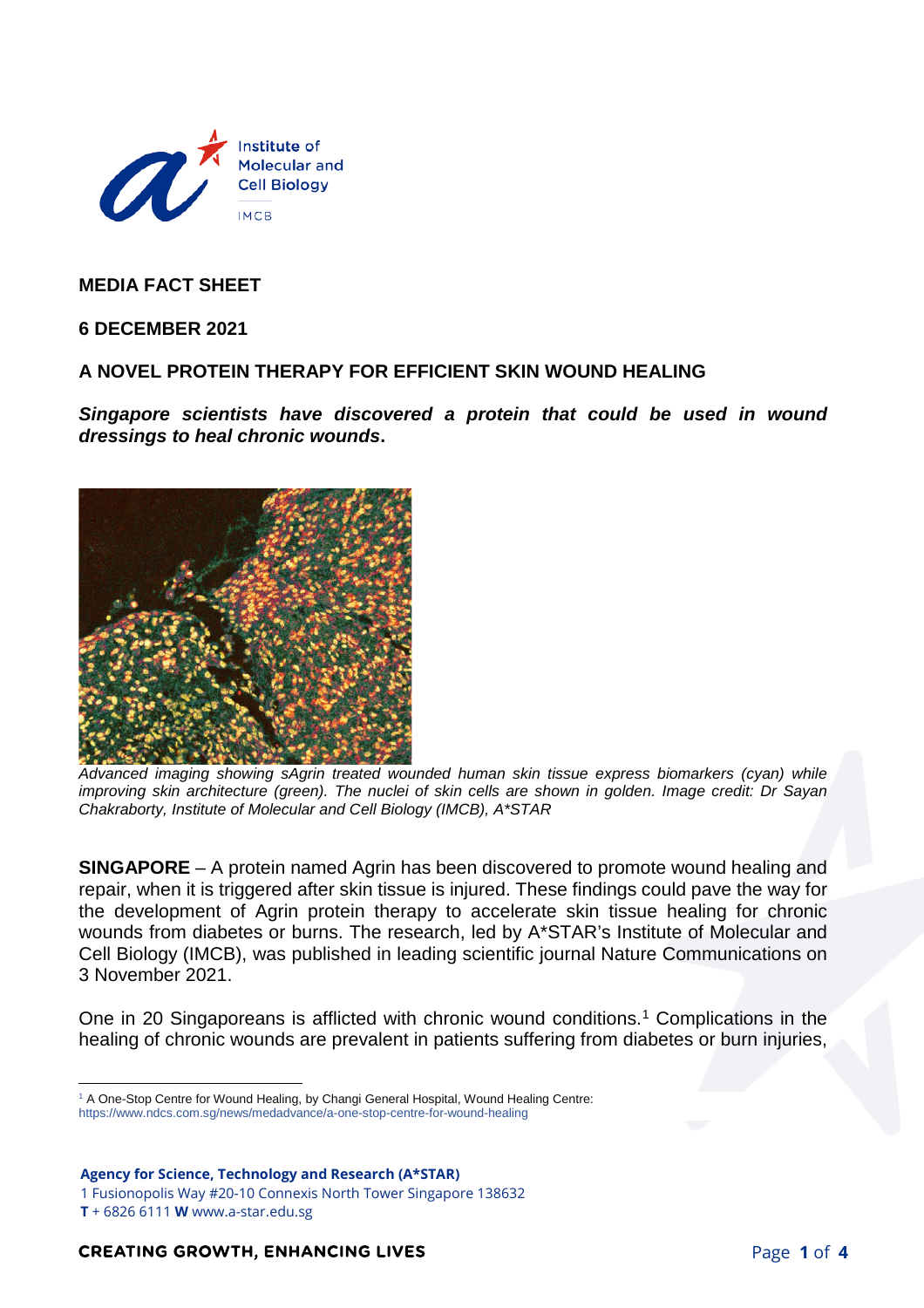and are a leading cause of amputation and decreased emotional wellbeing for patients. During injury, a major chunk of extracellular matrix (ECM)—which helps to rebuild tissue—is lost, therefore delaying wound healing. As such, the timely replenishment of key ECM proteins may accelerate wound healing.

In this study, researchers have shown that timely induction or exogenous supplementation of Agrin, an ECM protein, may promote accelerated healing of injured skin tissues. Using both human and pre-clinical models, they found that physical injury to the skin tissue enhanced the expression of Agrin, which preserves the mechanical architecture of injured skin layers by repairing the skin tissue.

The IMCB team in collaboration with the Mechanobiology Institute, National University of Singapore also discovered that a recombinant fragment of Agrin that can be easily produced, sAgrin, may serve as a bio-additive material to improve healing when applied as a topical hydrogel to the injured skin. These findings would advance the development of Agrin-based bio-scaffolds that could offer accelerated skin tissue healing by restoring the damaged tissue.

"We found that in our preclinical wound healing models, Agrin protein therapy offers accelerated healing, compared to collagen gels that are in the market. Besides healing wounds at a faster pace, Agrin therapy preserves the wound microenvironment that enforces better repair mechanisms than existing controls used in the study. The findings offer the potential for developing Agrin-based wound healing biomaterials that could help patients with chronic wounds," said Dr Sayan Chakraborty, Senior Research Scientist at A\*STAR's IMCB and lead researcher of the study.

"Recent studies from various labs in the scientific community have implicated a role of Agrin in repair and regeneration of diverse tissues and organs. This study may offer a novel approach for regenerative medicine beyond conventional chronic wound treatments and improve health outcomes," said Professor Wanjin Hong, Executive Director of IMCB and senior corresponding author of the study.

Moving forward, the research team plans to extend testing of sAgrin therapy on pre-clinical wound healing models to improve the efficacy of the study, as well as to develop bioprinted scaffolds with Agrin that could help to repair damaged tissue.

**– END –**

**Enclosed:**

**ANNEX A –** Notes to Editor on Research Findings

**Agency for Science, Technology and Research (A\*STAR)**  1 Fusionopolis Way #20-10 Connexis North Tower Singapore 138632 **T** + 6826 6111 **W** www.a-star.edu.sg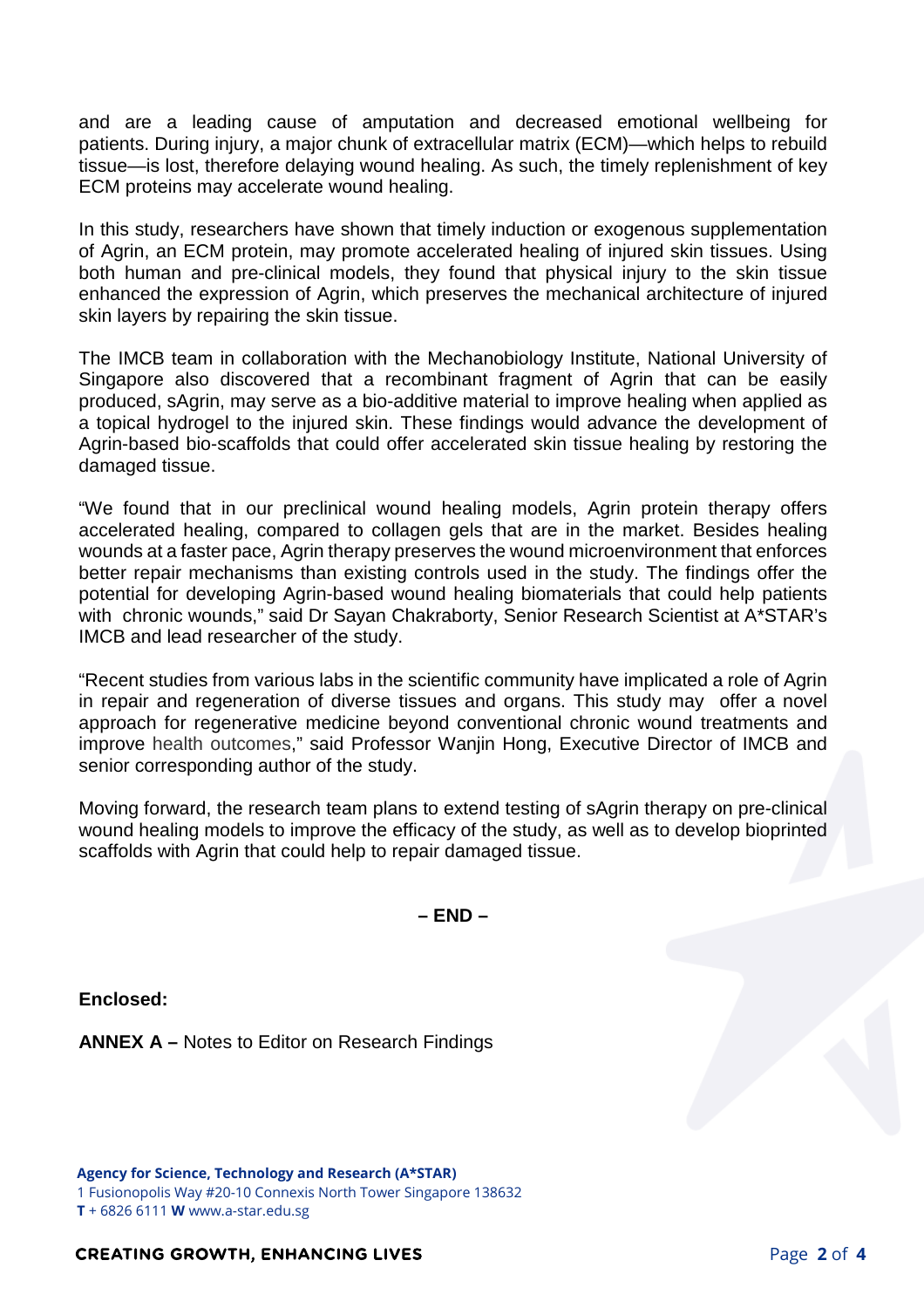For media queries and clarifications, please contact:

Ms Yip Min ting Assistant Head, Corporate Communications Agency for Science, Technology and Research (A\*STAR) Tel: +65 65171977 Email: [yip\\_min\\_ting@hq.a-star.edu.sg](mailto:yip_min_ting@hq.a-star.edu.sg)

## **About A\*STAR's Institute of Molecular and Cell Biology (IMCB)**

The vision of Institute of Molecular and Cell Biology (IMCB) is to be a premier cell and molecular biology institute which addresses the mechanistic basis of human diseases and its mission is to conduct cutting-edge discovery research in disease pathways; to groom early career researchers to be future leaders in research; and to collaborate with the public sector, medical and industry communities for research impact. IMCB plays an important role training and recruiting scientific talents, and has contributed to the development of other research entities in Singapore. Its success in fostering a biomedical research culture in Singapore has catalysed Singapore's transformation into an international hub for biomedical research, development and innovation.

\_\_\_\_\_\_\_\_\_\_\_\_\_\_\_\_\_\_\_\_\_\_\_\_\_\_\_\_\_\_\_\_\_\_\_\_\_\_\_\_\_\_\_\_\_\_\_\_\_\_\_\_\_\_\_\_\_\_\_\_\_\_\_\_\_\_\_\_\_\_

Funded by A\*STAR, IMCB's use-inspired research comprises 4 major programmes: Neurometabolism in Health and Diseases; Cancer Signalling and Therapies; Cell Biology and Therapies; and Innovative Technologies. IMCB also has two semi-autonomous programmes, the Disease Intervention Technology Laboratory (DITL), and the Molecular Engineering Laboratory (MEL). IMCB's technologies and platforms focus on Mouse Models of Diseases, Molecular Histopathology, Cellular Microscopy, and Proteomics & Metabolomics. For more information about IMCB, please visit [www.a-star.edu.sg/imcb.](http://www.a-star.edu.sg/imcb)

## **About the Agency for Science, Technology and Research (A\*STAR)**

The Agency for Science, Technology and Research (A\*STAR) is Singapore's lead public sector R&D agency. Through open innovation, we collaborate with our partners in both the public and private sectors to benefit the economy and society. As a Science and Technology Organisation, A\*STAR bridges the gap between academia and industry. Our research creates economic growth and jobs for Singapore, and enhances lives by improving societal outcomes in healthcare, urban living, and sustainability. A\*STAR plays a key role in nurturing scientific talent and leaders for the wider research community and industry. A\*STAR's R&D activities span biomedical sciences to physical sciences and engineering, with research entities primarily located in Biopolis and Fusionopolis. For ongoing news, visit [www.a](http://www.a-star.edu.sg/)[star.edu.sg.](http://www.a-star.edu.sg/)

#### **Follow us on**

[Facebook](https://www.facebook.com/ASTARSG/) | [LinkedIn](https://www.linkedin.com/company/astarsg/) | [Instagram](https://www.instagram.com/astarsg/) | [YouTube](https://www.youtube.com/astartv) | [Twitter](https://twitter.com/astarsg)

#### **Agency for Science, Technology and Research (A\*STAR)**

1 Fusionopolis Way #20-10 Connexis North Tower Singapore 138632

**T** + 6826 6111 **W** www.a-star.edu.sg

## **CREATING GROWTH, ENHANCING LIVES**